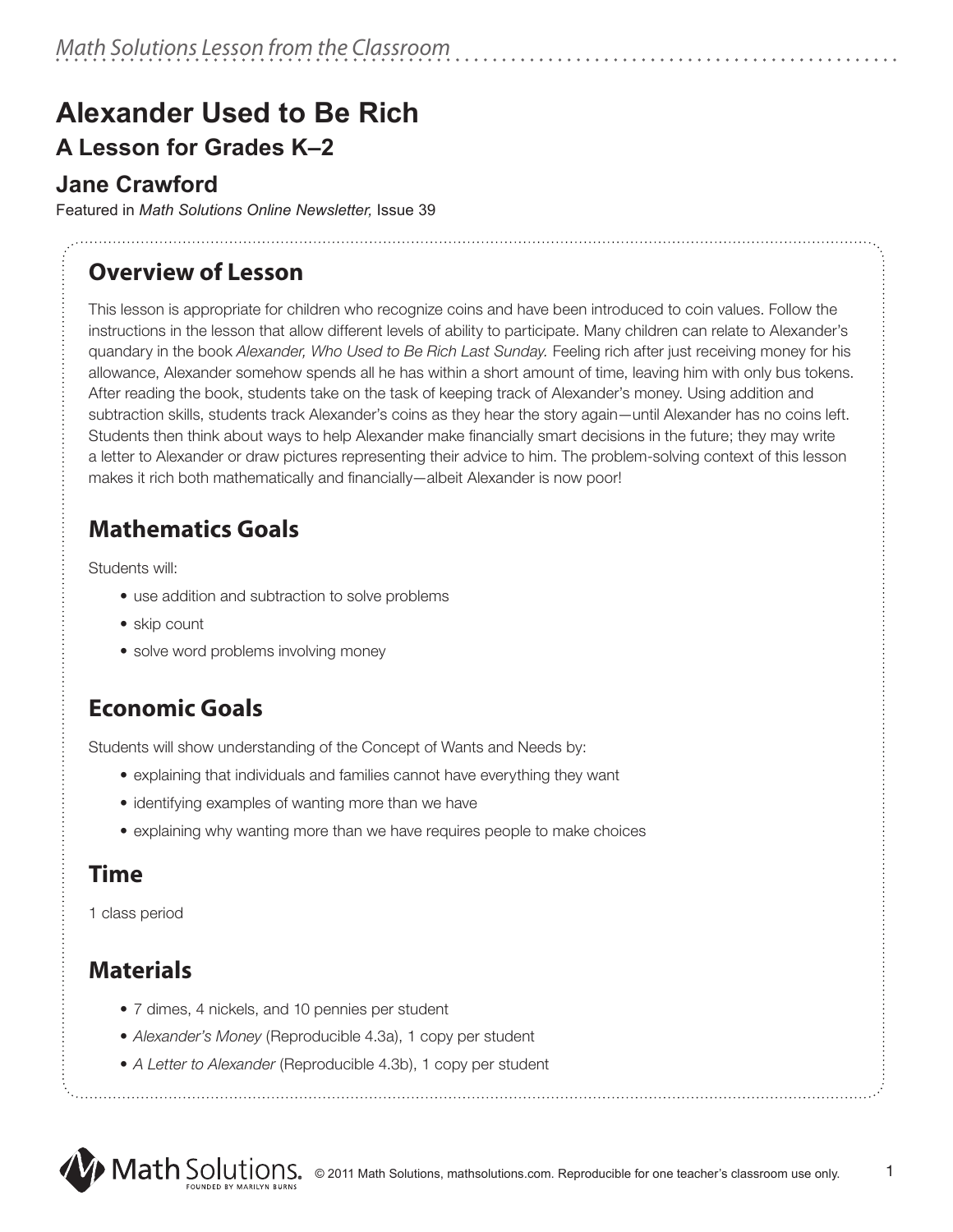# **Teaching Directions**

### **Part 1: Reading the Book**

- 1. Gather students in the whole-group area of your classroom. Read the book *Alexander, Who Used to Be Rich Last Sunday* to students, making sure they can see the illustrations.
- 2. After reading Alexander's story, ask students, "What happened to Alexander's money?" Listen while students retell what happened to Alexander's money. Ask the key questions.

### **Part 2: Counting Alexander's Money**

- 3. Explain to students that they are now going to keep track of Alexander's money with him. Give one copy of the recording sheet *Alexander's Money* (Reproducible 4.3a) and a set of coins to each student. Have students count their set of coins to make sure they each have seven dimes, four nickels, and ten pennies.
- 4. Ask students to place the coins in the appropriate places on the graph on their recording sheet. If you are working with young children, you may have to review coin values.
- 5. Ask students to complete the statements at the top of the graph.
- 6. Once all students have their coins on their graphs and have completed the statements, reread the book. As you come to each amount Alexander used, give students time to remove the corresponding number of coins from their graphs. Instruct students to put the coins they remove back into the bags. Each time, stop and recount the coins with students. Ask students, "How much money is left?"
- 7. Continue reading the story, repeating Step 6 until students' graphs no longer have any coins.
- 8. Ask students to now count the coins in their bags. Does the number match the number on the list in the bag? Collect all coin sets.

#### **Part 3: Writing a Letter to Alexander**

9. Ask students, "Does Alexander need help?" The consensus should be "yes!" Explain to students that one way to help Alexander might be to write a letter of advice to him. They should advise Alexander on what he needs to do when he gets money. Give each student a copy of A Letter to Alexander (Reproducible 4.3b). Students who are not able to write should draw what Alexander should do.



#### Teaching Insight: Picture Books

When reading picture books in whole-group settings, consider using a document camera or some form of technology that will project the illustrations for the whole class to more easily see. 

#### Teaching Insight: Sets of Coins

Put each set of coins in plastic sandwich bags ahead of time. Include a note in each bag that lists the number of coins that should be in it. Have students count the coins against the list before returning each bag to you at the end of the lesson.

## Key Questions

Did Alexander plan ahead for spending his money?

Did he want to save any money? What did he want to save for?

Do you think Alexander will ever save enough money to buy what he wants?

If you could give Alexander advice, what would it be?

2

What should Alexander's parents do?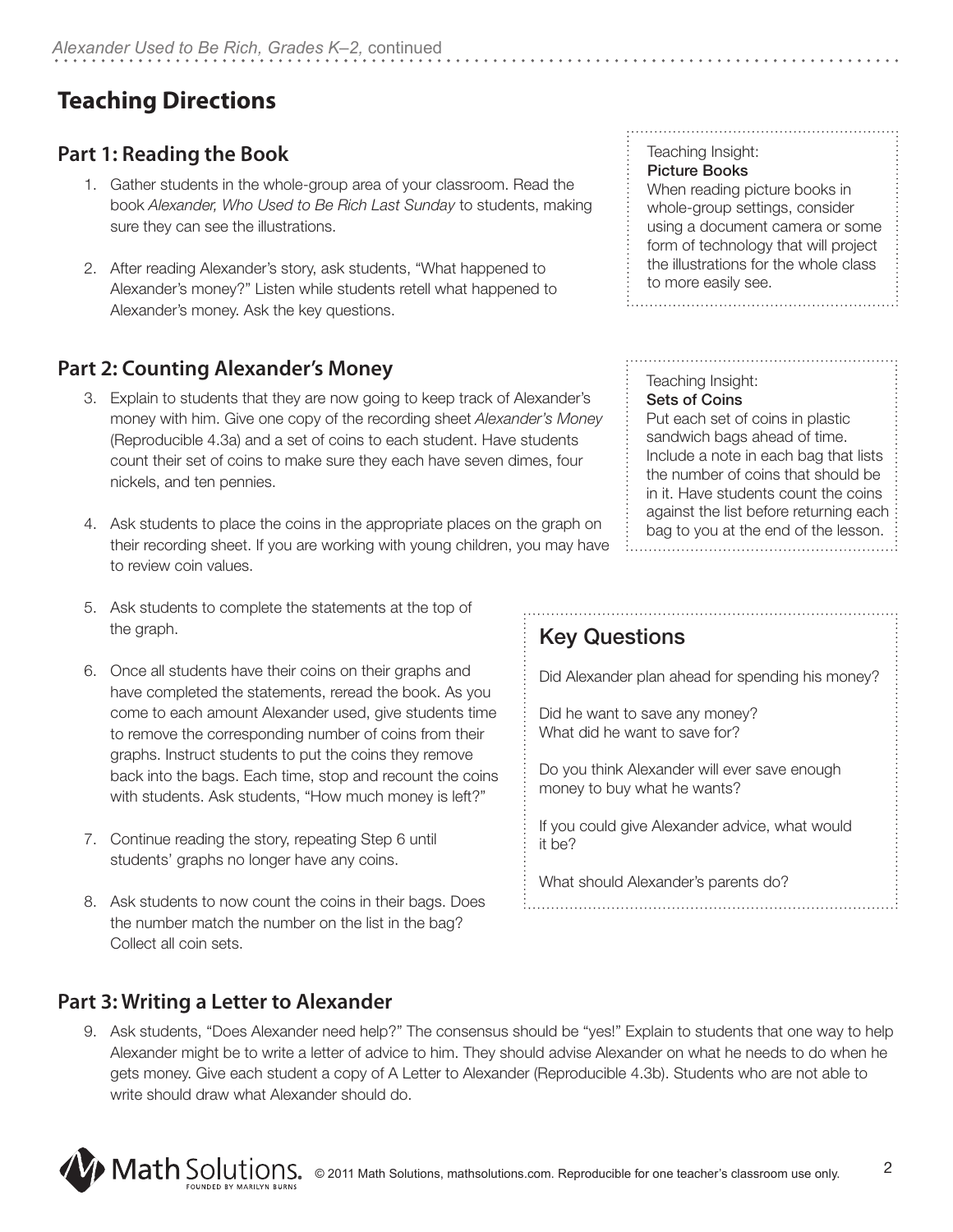10. Ask the key questions. Circulate as students are writing their letters, prompting their thinking as needed and making notes about any particular challenges.

### **Extensions**

As an extension to this lesson, mail the letters to the book's author, Judith Viorst, via the book's publisher. Encouraging the mailing of lots of letters to Judith Viorst might be overwhelming. Consider instead forwarding a small sample of particularly great letters in hopes that Judith writes back. It's interesting to note that Judith based her book on a real boy who actually grew up to be a community project lender for a bank!

> Find more classroom lessons online at mathsolutions.com*.*  Visit the "Educator Tools" section and click on "Free Classroom Lessons."